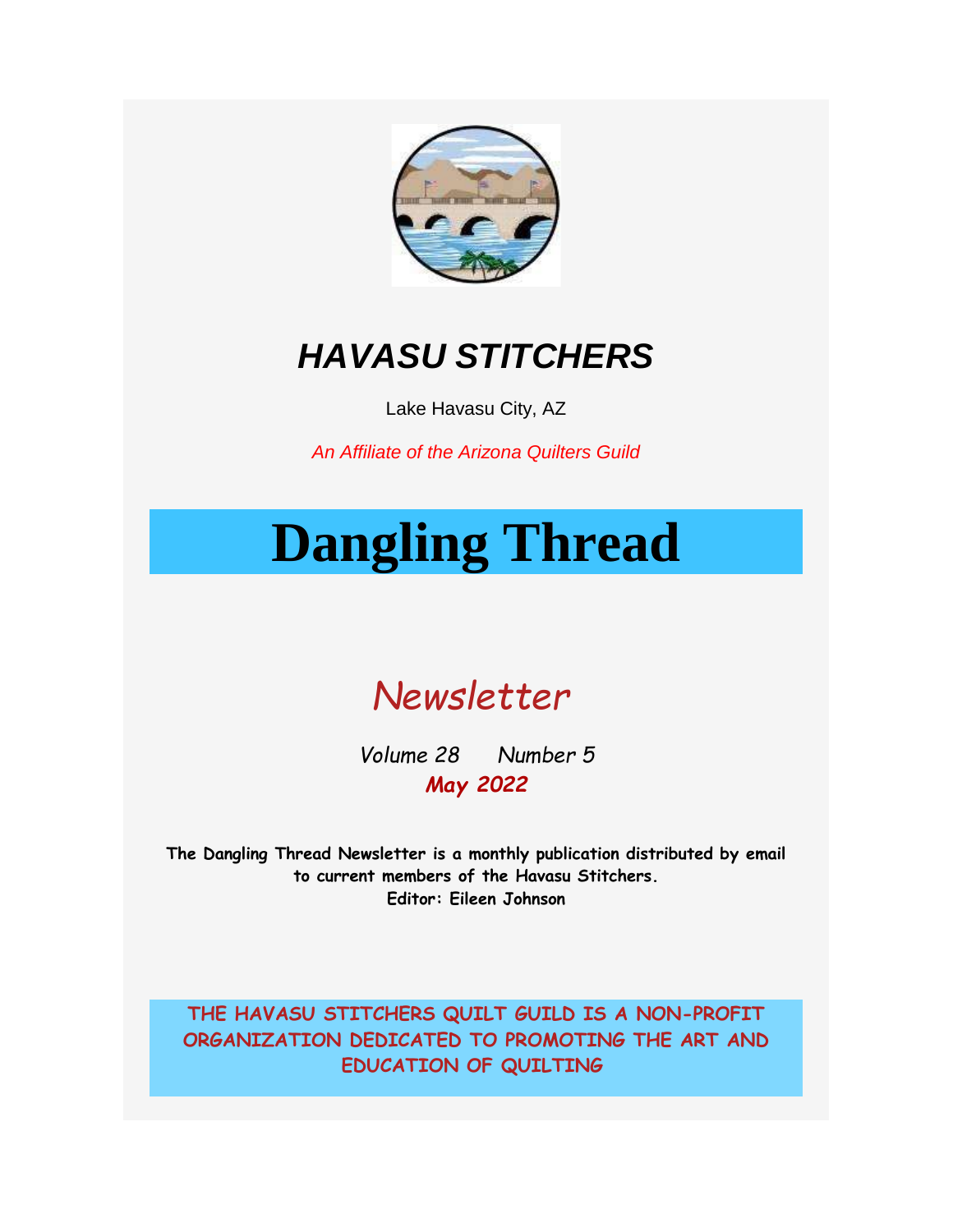**ADDRESS: P.O. Box 2875, Lake Havasu City, Arizona 86405 EMAIL: [havasustitchers@gmail.com](mailto:havasustitchers@gmail.com) WEB: [http://www.HavasuStitchers.com](https://havasustitchers.com/EmailTracker/LinkTracker.ashx?linkAndRecipientCode=zVF0OFzb4WyAWqbtfT%2fNmHXzAGpzLlfrYmMGF%2bDDM%2fos3GuMd%2b80uSkPhzzinXEZkQzabisTVLQMZgpcncjPjO0iSnezJCQXXRdwMgPrNUg%3d) FACEBOOK: [https://www.facebook.com/havasustitchers](https://havasustitchers.com/EmailTracker/LinkTracker.ashx?linkAndRecipientCode=AKyOothiF3ASUj00NRK8acZyTAX2FV8gWYpQP48VxSEs9TfBMglrYPBd3oNMuYwSapLhWIw1ujc9dABDcVm1umAmVxD5qoXT1IL15ogt7YQ%3d)**

#### **2021-2022 OFFICERS:**

| President                           | <b>Laurie Bevans</b>                                      |
|-------------------------------------|-----------------------------------------------------------|
|                                     | 1st VP Education Sherri Ashford, Judy Justus, Lisa Mousel |
| 2nd VP Membership Bonnie Carrington |                                                           |
| Treasurer                           | Eileen Johnson                                            |
| Secretary                           | RoseAnne DiMarco-Burnham, Tanya Braun                     |

**BOARD OF DIRECTORS MEETINGS are scheduled for the first Thursday of the month at a location determined by the board in Lake Havasu City, AZ. Times/dates are subject to change based on other events, so please confirm by email.**

**GENERAL MEETINGS are scheduled for the second Thursday of the month at 6:00 PM at the Quality Inn, [271 S. Lake Havasu Avenue,](https://www.google.com/maps/search/271+S.+Lake+Havasu+Avenue,+Lake+Havasu+City,+AZ?entry=gmail&source=g)  [Lake Havasu City, AZ](https://www.google.com/maps/search/271+S.+Lake+Havasu+Avenue,+Lake+Havasu+City,+AZ?entry=gmail&source=g). Times/dates are subject to change based on other events, so please confirm by email.** 

## **PRESIDENTS CORNER**

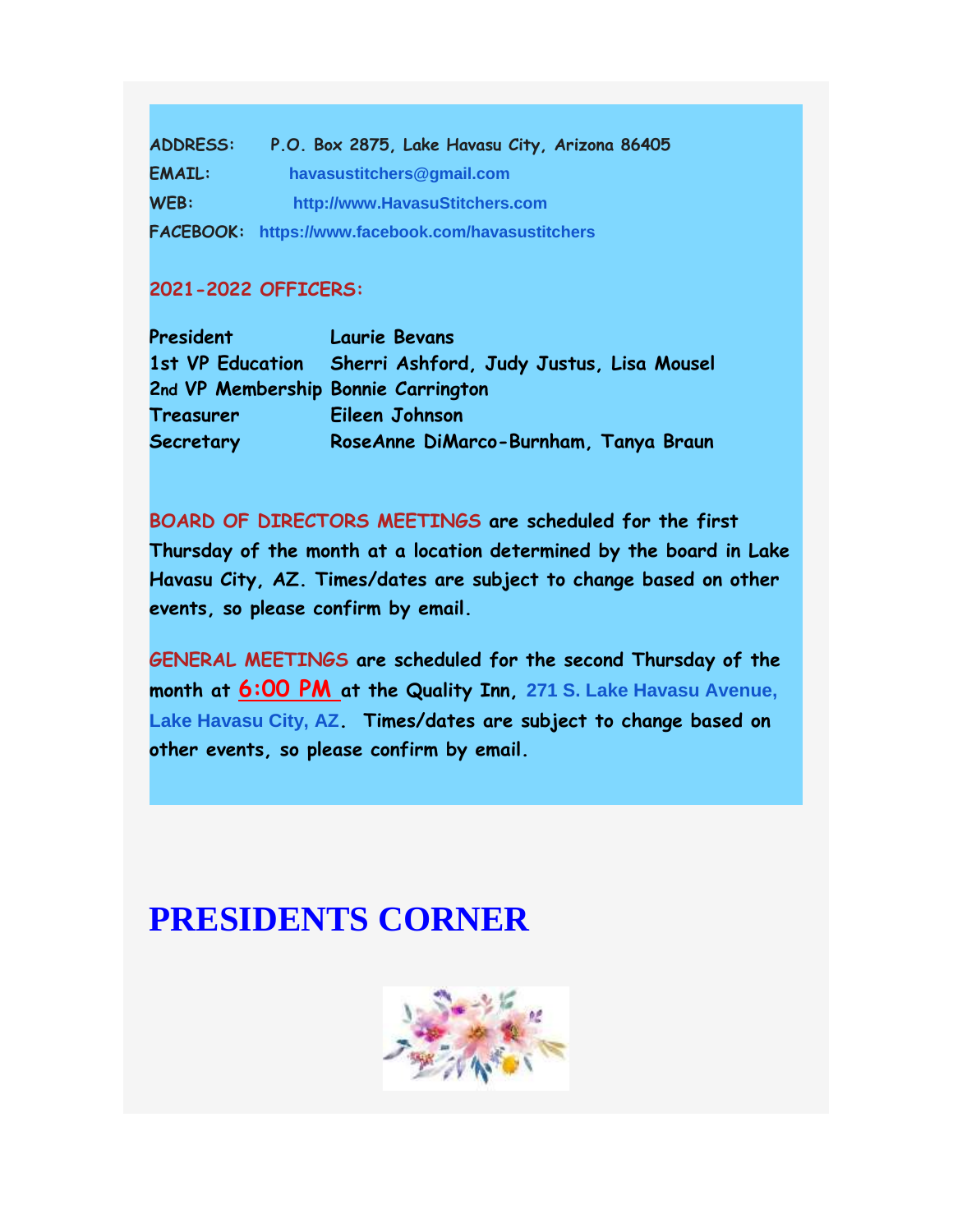**I hope all your sewing projects are turning out the way you imagined! We are moving into May so our Board members are working on the budget for next year. All our guild members that attend the May meeting will be voting to approve the new budget and the new Board of Directors. We will be at the Quality Inn for the next 4 months. The pace will be a little slower at the May meeting. Please bring your projects for Show and Tell.**

**We have enjoyed a few mini-trunk shows from Phyllis Barton, Teri Gasperone and Ann Creek. Each show was unique and interesting and I hope everyone enjoyed the presentations. Anyone that is interested in doing a mini-trunk show for May or June should contact me at [rockla18@yahoo.com](mailto:rockla18@yahoo.com). See you soon!**

> **Happy Sewing!! Laurie Bevans, President**

**Events**

**National Quilt Day - March 25, 2023, and then every other year**

**Quilt Show - February 2-3, 2024, and then the first weekend in February every other year**

**Christmas Party - December 11th at Quality Inn. Cost will be 25.00**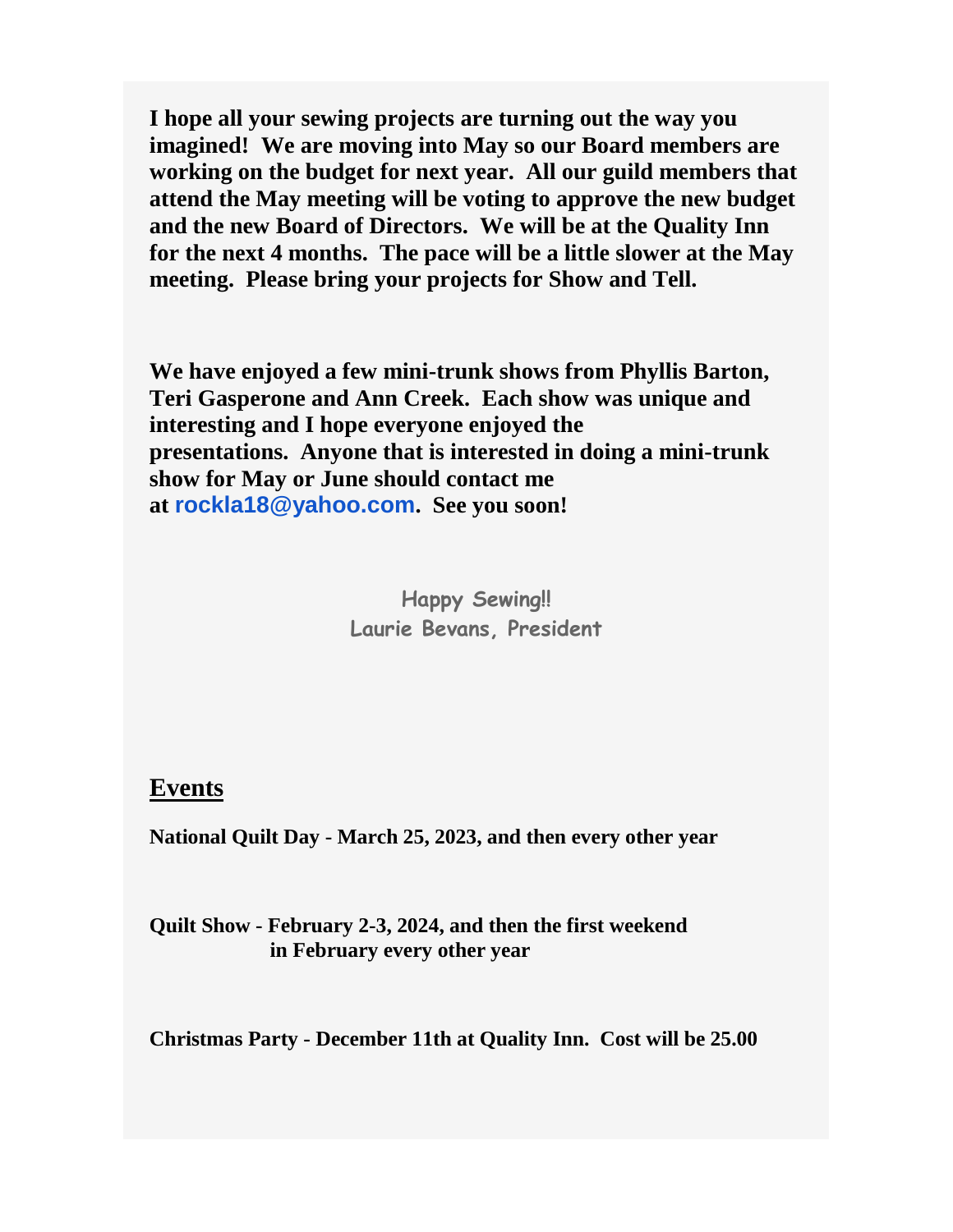### **Meetings**

**Havasu Stitchers Board - Board meeting will be May 5th starting at 3 pm at the Aquatic Center in the Welcome Wagon Room. The next meeting will be June 2nd.** 

**Havasu Stitchers Monthly Meeting - The guild meeting will be May 12th starting at 6 pm at the Quality Inn, 271 S. Lake Havasu Ave. The next meeting will be June 9th.**

**Community Outreach - Join the ladies at Fabrics Unlimited every third Wednesday from 9am to 1pm to help organize, cut and sew items for the community.** 

**Education Classes**

**Remember that your seat in any Education class is not reserved until you pay for it. Please get your money in soon so you can enjoy every single class you signed up for.**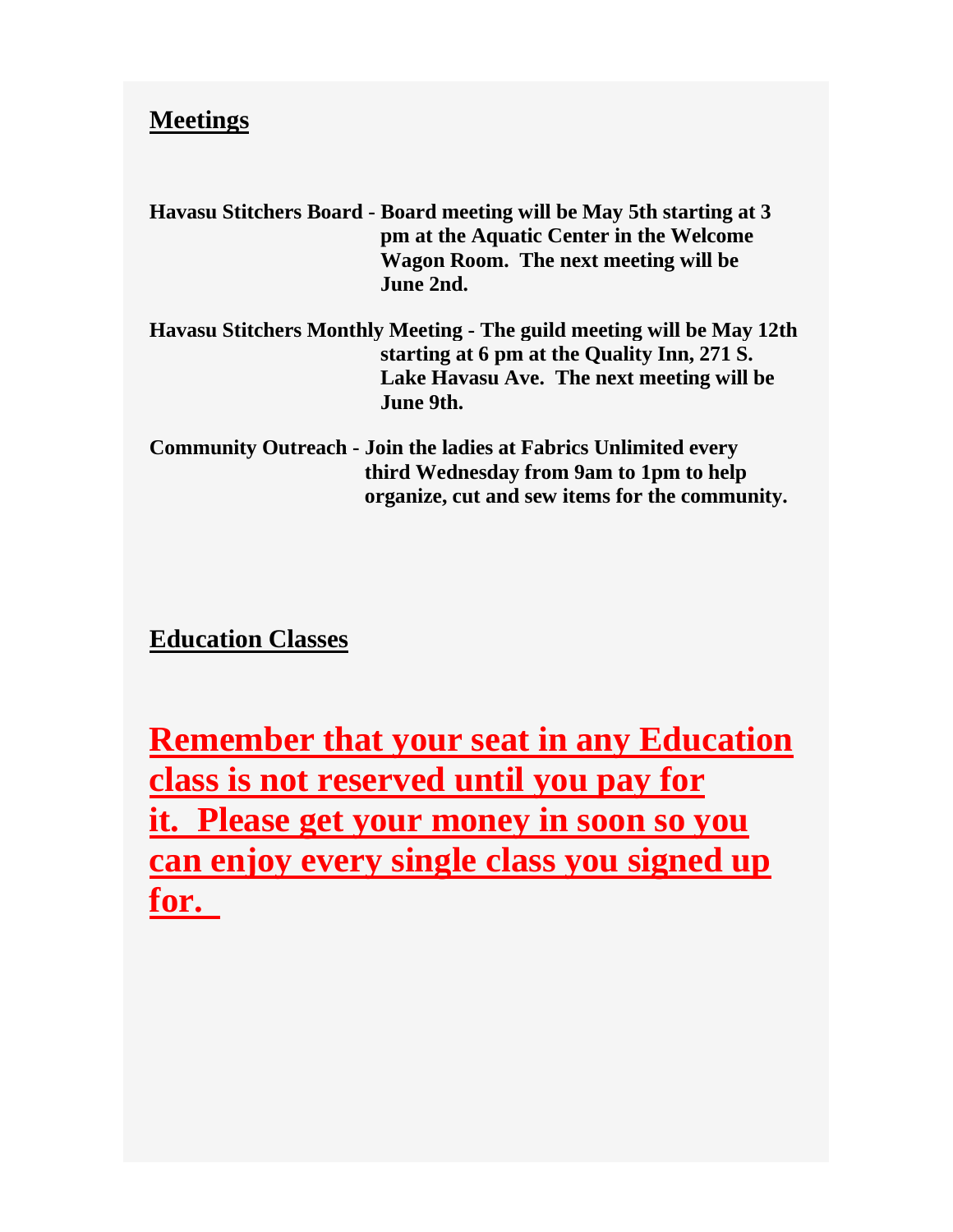#### **In May:**

#### **10th**

**Witch's Brew with Ann-Cost \$10-AC 153/154-9am to 4pm**

**This class is full.**



#### **12th**

**Long Arm Panel (Academy Class)-Cost \$5-QI-5pmAC 153/154-9am to 4pm**

#### **13th**

**Free Motion with Linda (DYMT Class)-Cost \$10-AC 153/154-9am to 4pm**

**This class has 2 seats open.**

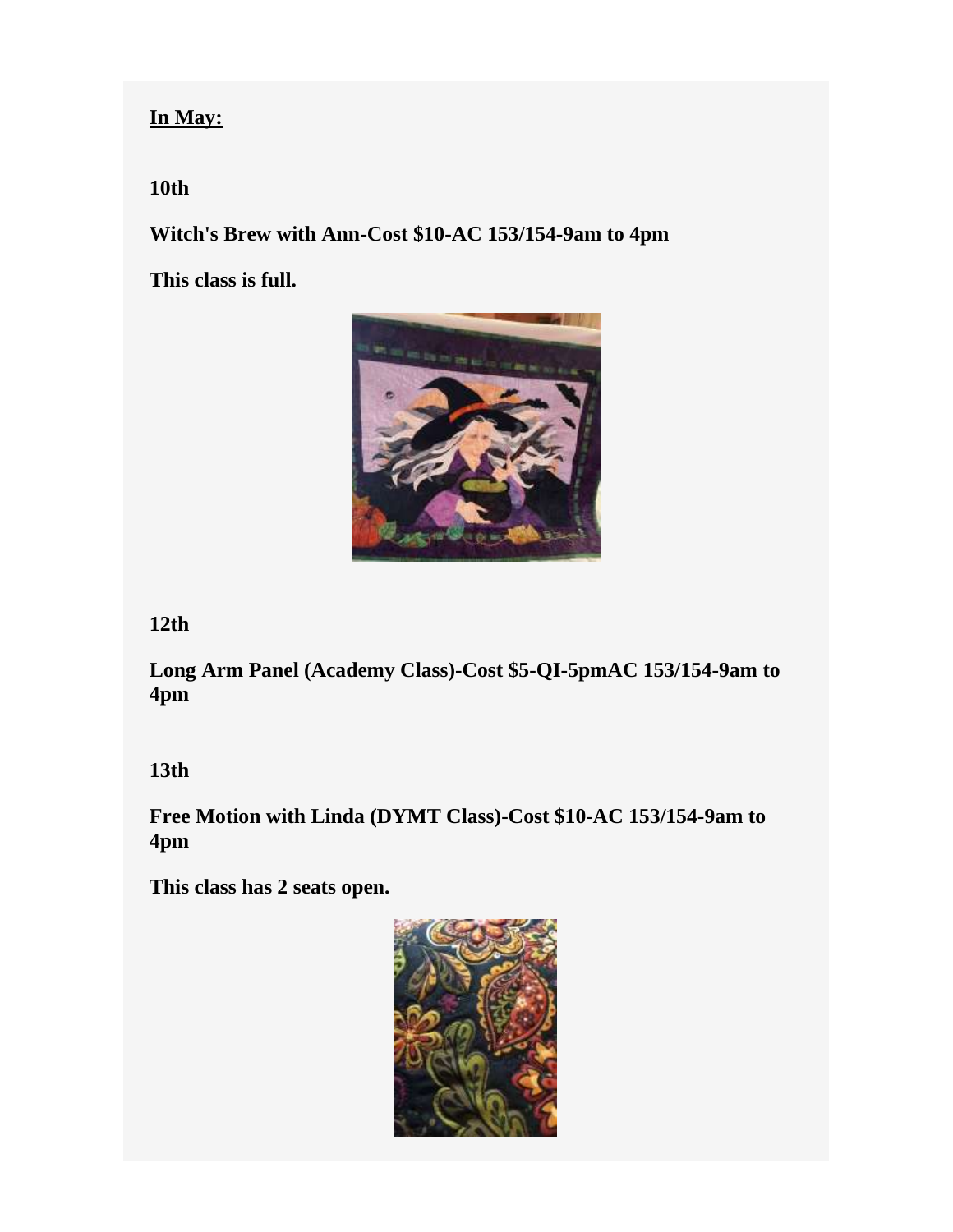**Witch's Brew with Ann -Cost \$10-AC 153/154-9am to 4pm**



**20th**

**Arm Chair Tool Caddy with Lisa-Cost \$10-AC 153/154-9am to 4pm**

**Many ladies have signed up but have not paid. If you want this class, log onto the website and pay.**



#### **In June**

**1st - 3rd Sew Staycation-Cost \$75-AC Gym-8amto4pm**

**Many ladies have signed up but have not paid. If this is something you** 

#### **17th**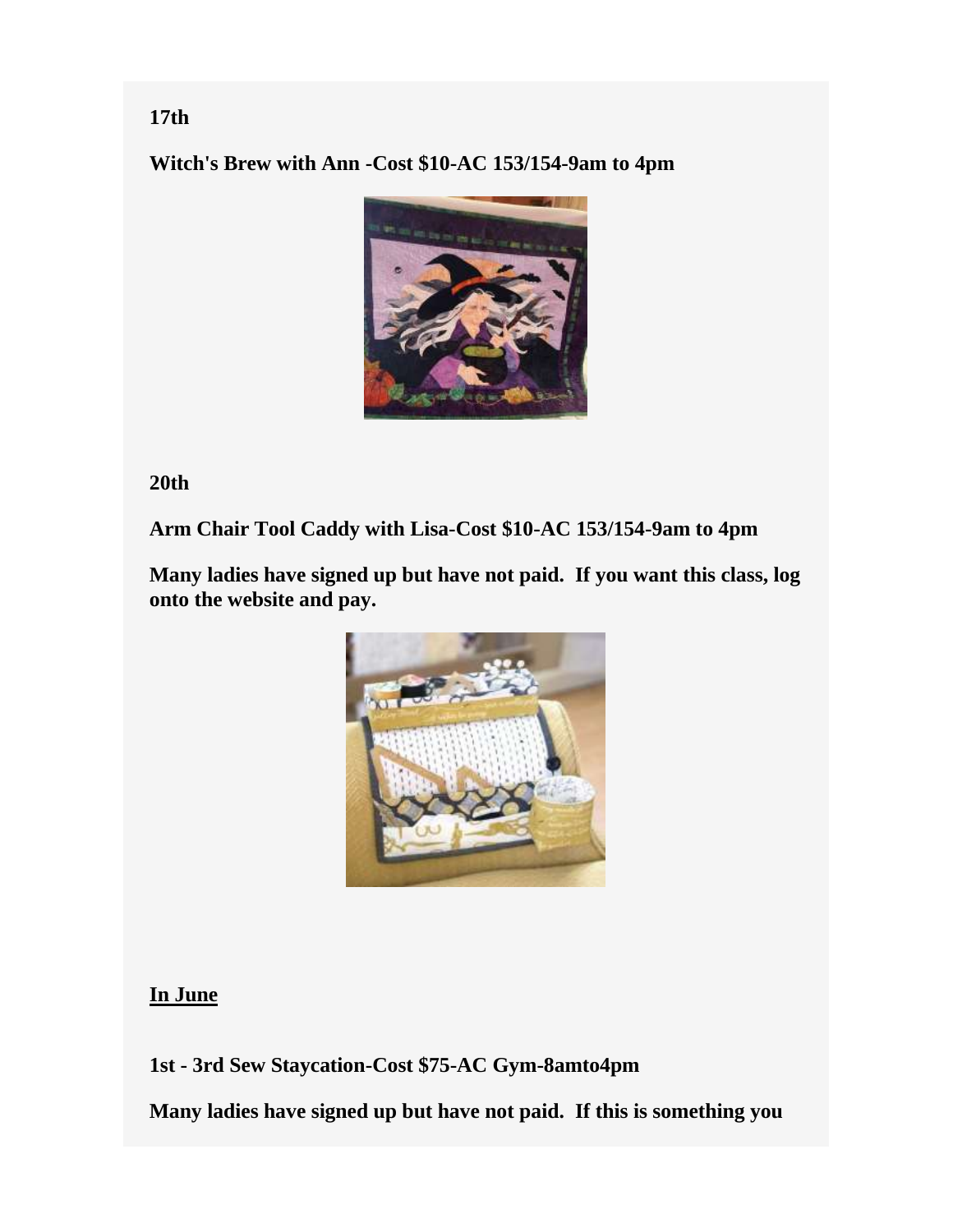**want to do, please log in on our website and sign up and pay.** 

**9th**

**Hexies with Phyllis (Academy Class)-Cost \$5-QI-5pm**

**17th**

**Queenie Tote with Sarah & Diana-Cost \$10-AC 155/156-9am to 4pm**

**Many ladies have signed up but have not paid. If you want this class, log onto the website, sign up and pay.**



### **15th**

**Sewing Mat & Nonslip Foot Mat with Ann (DYMT Class)-Cost \$10 AC 155/156-9am to 4pm**

**Many ladies have signed up but have not paid. If this is a class you want, please go to the website, sign up and pay.**

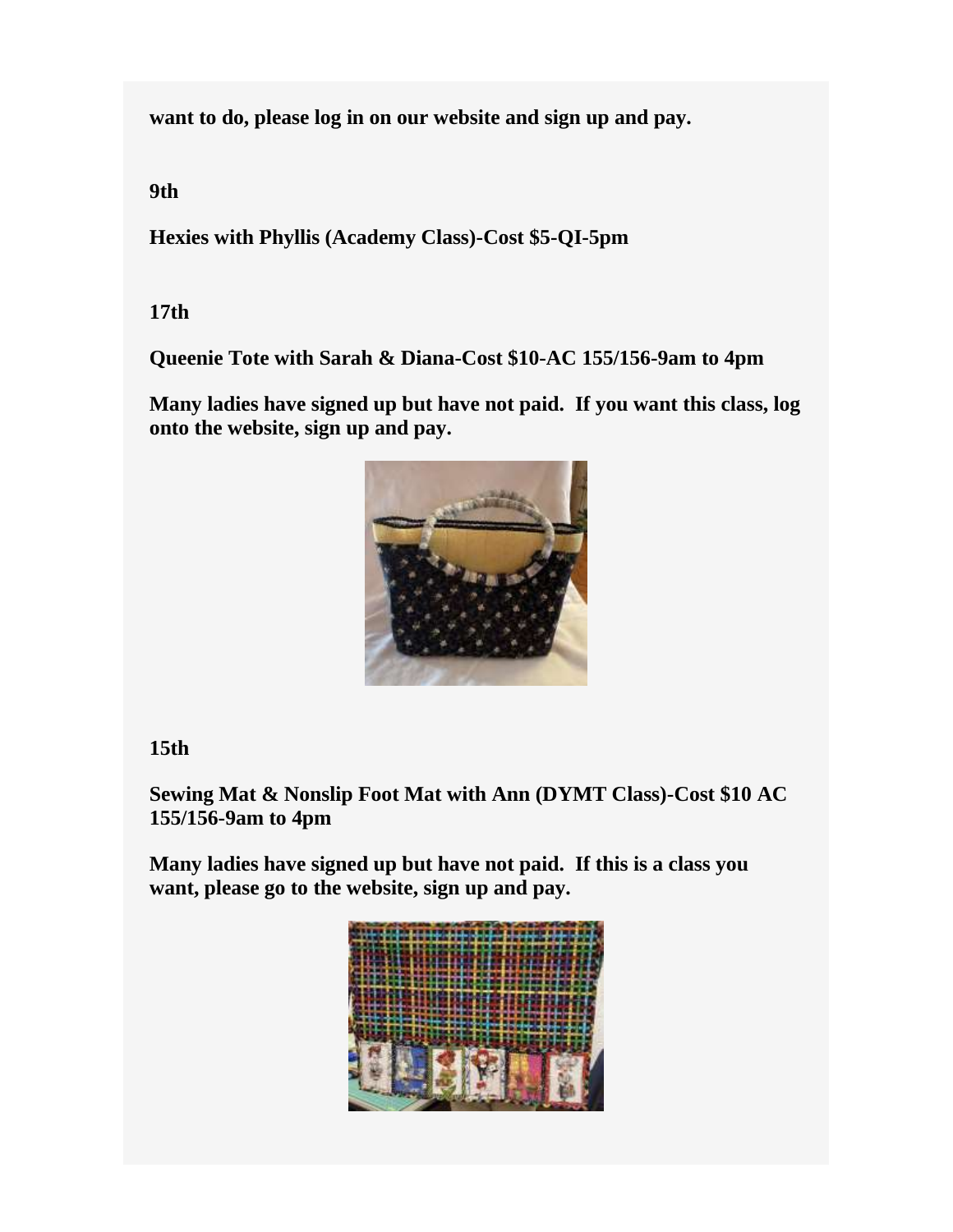**Sewing Circles**

**Ya Ya Sewing Sisters group is canceled.**

**Sew N So's group is meeting Tuesday, May 24th, in room 155/156 at the Aquatic Center from 8am to 5pm. This is full but a wait list is on the website.**

**Call or email Laurie Bevans ([rockla18@yahoo.com](mailto:rockla18@yahoo.com) or 928-302-0971 to sign up.** 

# **COMMITTEE NEWS**

#### **COMMUNITY OUTREACH - Cristy Marxsen**

**Call Cristy at 760-617-6245 if you have questions.**

#### **MEMBERSHIP - Bonnie Carrington**

**We have 156 members. Address books are available from Bonnie at the guild meetings.** 

### **SUNSHINE - Georgeann Dodge**

**She will be sending cards and ecards to members in need of comfort.** 

### **TRANSITION HOUSE - Jackie Mochan**

**The guild is collecting donations for the Havasu Community Health and Catholic Charities at each general meeting. Please donate toiletry items and help your community. Non-perishable food item will be taken to the Food Bank. You can also bring clean used T-shirts and NEW WHITE SOCKS ONLY to the next meeting. If you have laundry pods you are not using, please bring them too. Jackie has visited with several places here in town that can use these items.**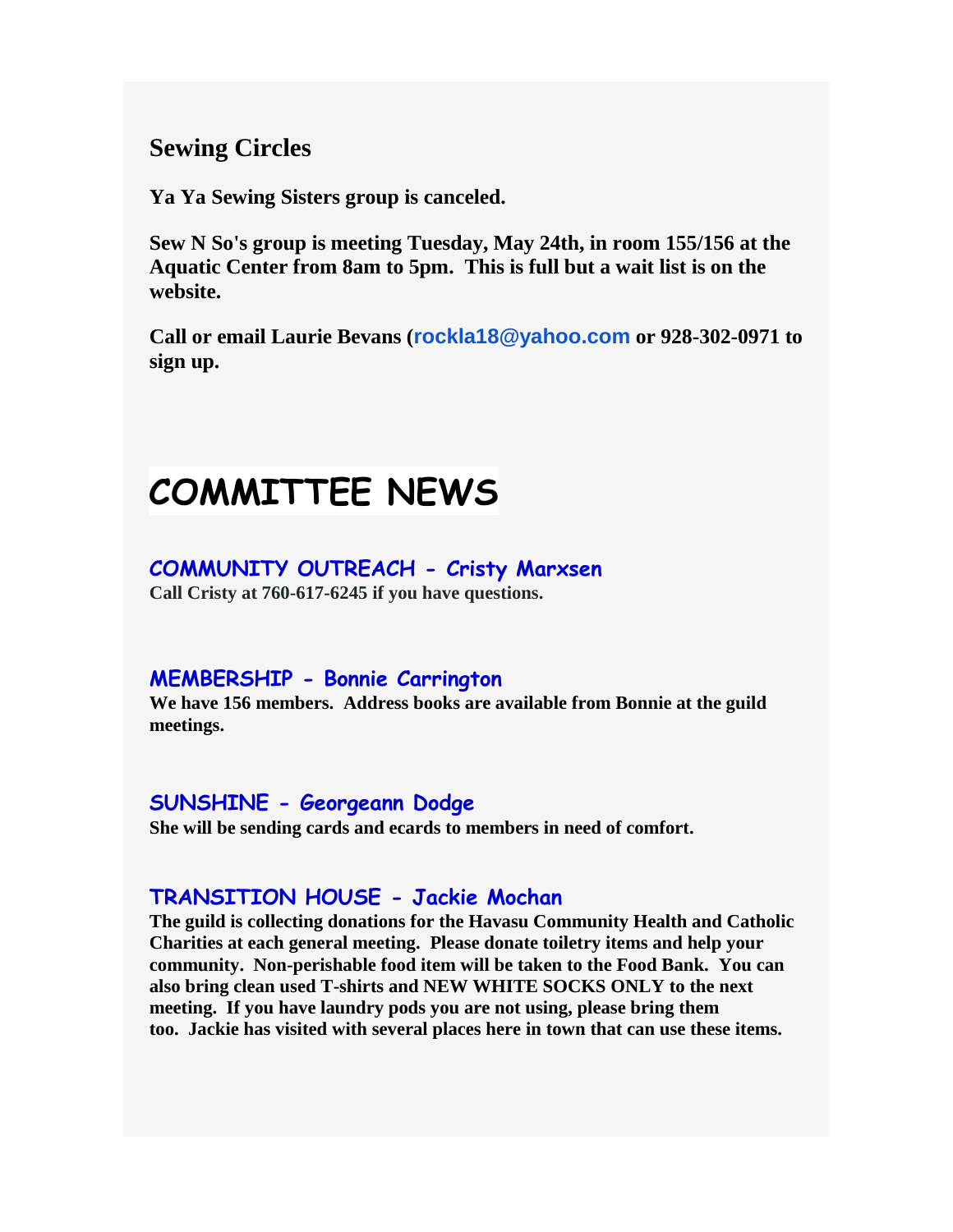#### **LIBRARY -**

**The Havasu Stitchers Library has books for \$1 each, magazines 25 cents each or 5 for \$1, and patterns \$1each. Buy, use, and donate back so we can sell it again. If you have large donations, I will be happy to pick them up at your home. Just email or call Winnie Pratt, [birdwatcher613@gmail.com](mailto:birdwatcher613@gmail.com) or 928-846-1498.**

#### **HOSPITALITY - Zola Stuart**

**We are now collecting donations for our snacks. Fifty cents or whatever you can afford at each meeting. We will purchase snacks. Any excess will be saved for our end of year party. You may still bring a snack if you choose, just let us know. The donation jar will be by the snacks.**

#### **BROWN BAG CHALLENGE 2022 - Melody Myers**

W**ork on your block and remember your deadline is the November Guild meeting.** 

**WAYS AND MEANS - Jackie Mochan Queen of Diamonds is at \$ 75.00.**

# **Website is Working**

**You can go to the website to renew your membership or enroll in classes. It is very easy but if you have problems with enrolling in a class, contact Sherri Ashford directly and for membership contact Bonnie Carrington.**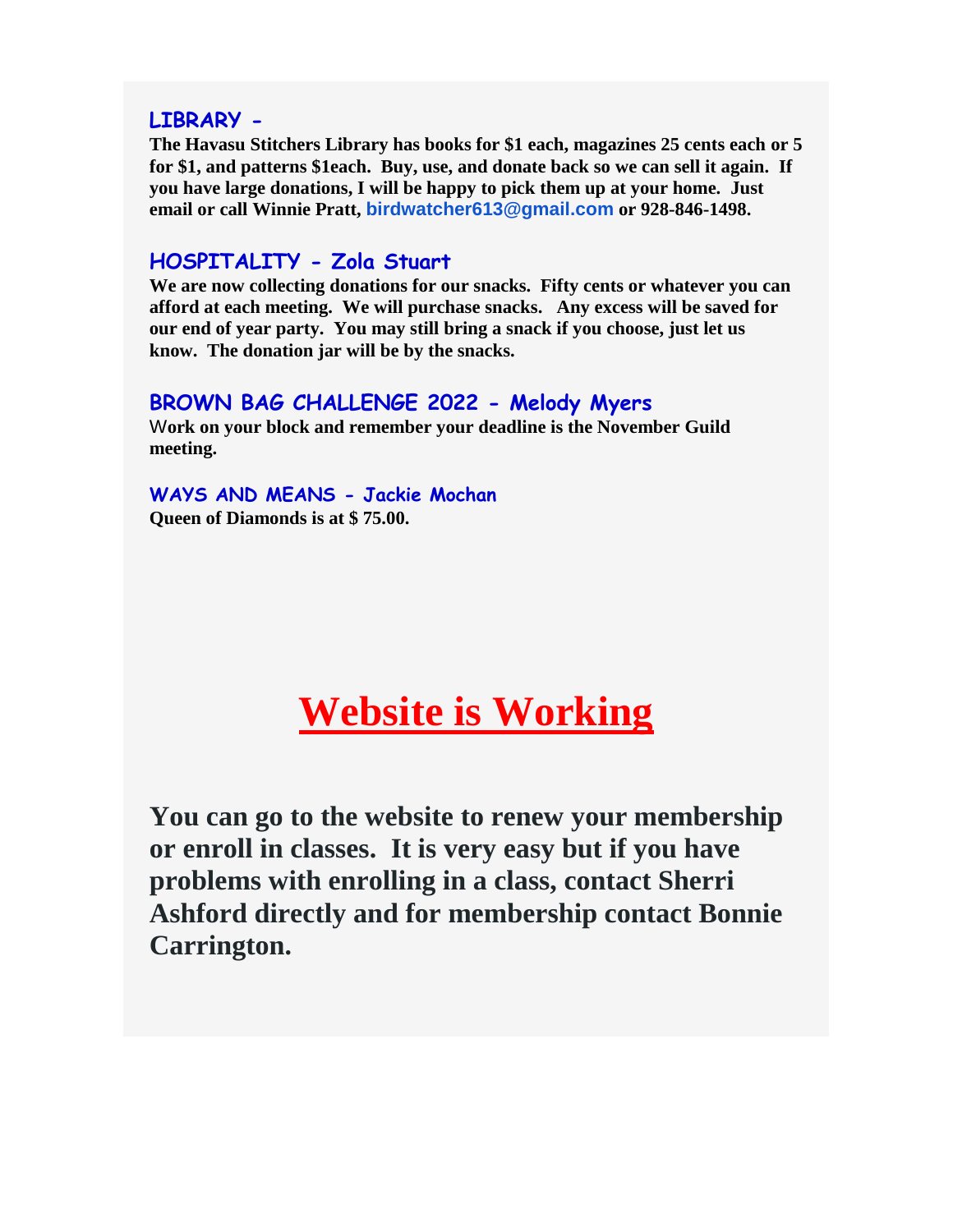

#### **GOLDEN ANNIVERSARY**

**Will you celebrate your 50th Wedding Anniversary in the near future? If so, let one of the officers know and Havasu Stitchers will congratulate you for this milestone with a special Anniversary Gift at a general meeting!**

### **Donations Accepted!**

**Please keep your Guild in mind when organizing your stash!**

- **Bring it to the "Take it or Leave it" Table at a general meeting**
- **Gift it to the Community Outreach group**

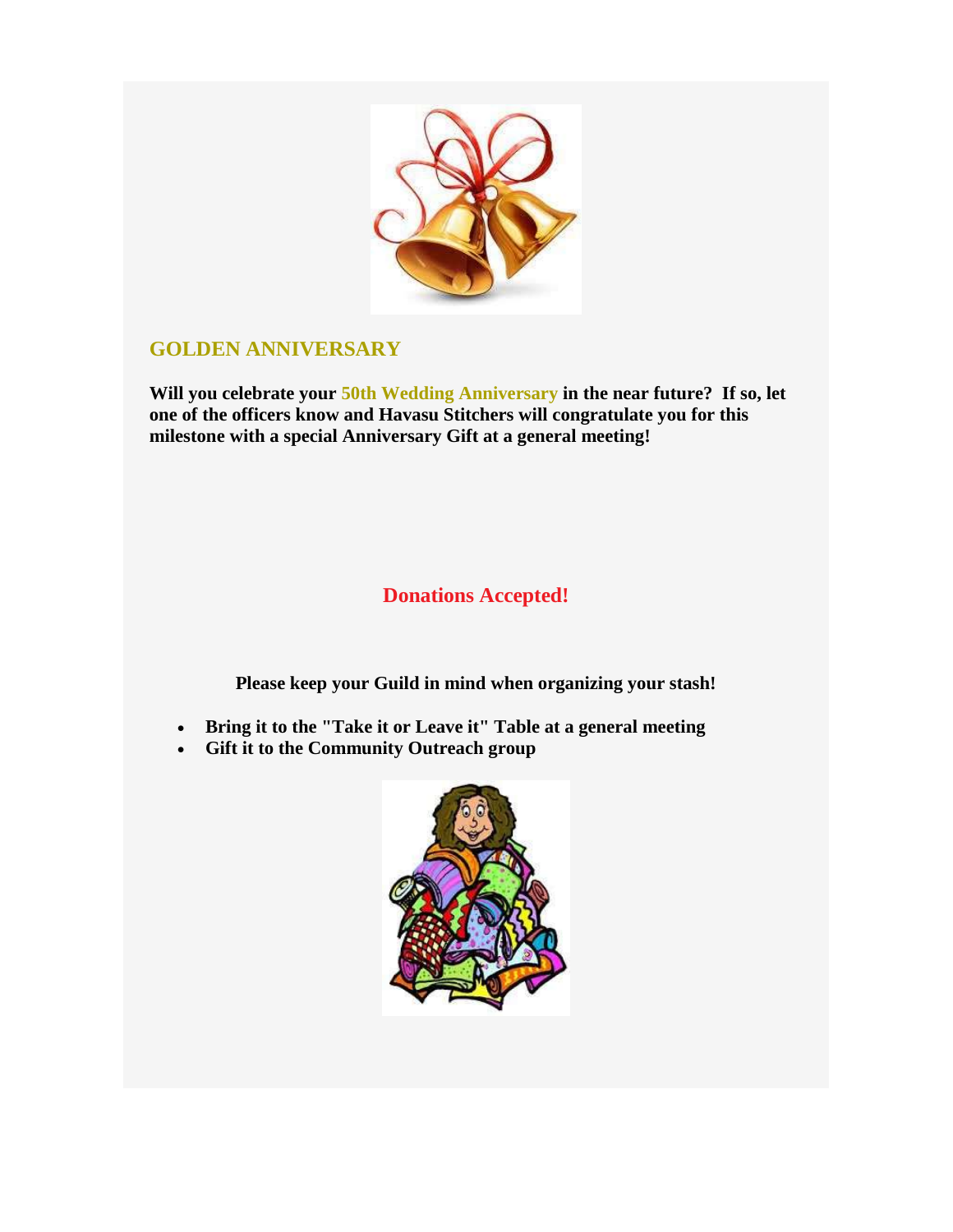**Havasu Stitchers General Meeting**

#### **April 14, 2022**

**Roseanne Di Marco-Burnham, Co-Secretary**

#### **Lake Havasu High School Library**

**The meeting was called to order at 6:01pm by President, Laurie Bevans.**

**Business: Laurie asks membership if they attended the Silver Platter webinar last month and asked if they enjoyed their sessions. AQG is planning another session in July.** 

**The Minutes from March were approved as written and will be filed as presented.** 

**The new website can be downloaded to smart phones via a Wild Apricot app. Members are to use their same email and password to see our website. Membership renewal has started on the site and you can pay by credit card, debit card or mail a check. Members were informed that when they pay for classes by check, enrollment in the class is not automatic. The check has to arrive and cleared before the member is enrolled in the class.** 

**Cathy Geer: The nomination for board volunteers have been designated. She asked the member present if anybody would like to volunteer for any position. The Executive Board for the 2022- 2023 year was introduced. Laurie Bevans, President; Sherri Ashford, Vice President-Education; Bonnie Carrington, Vice President-Membership; Eileen Johnson, Treasurer; Tanya**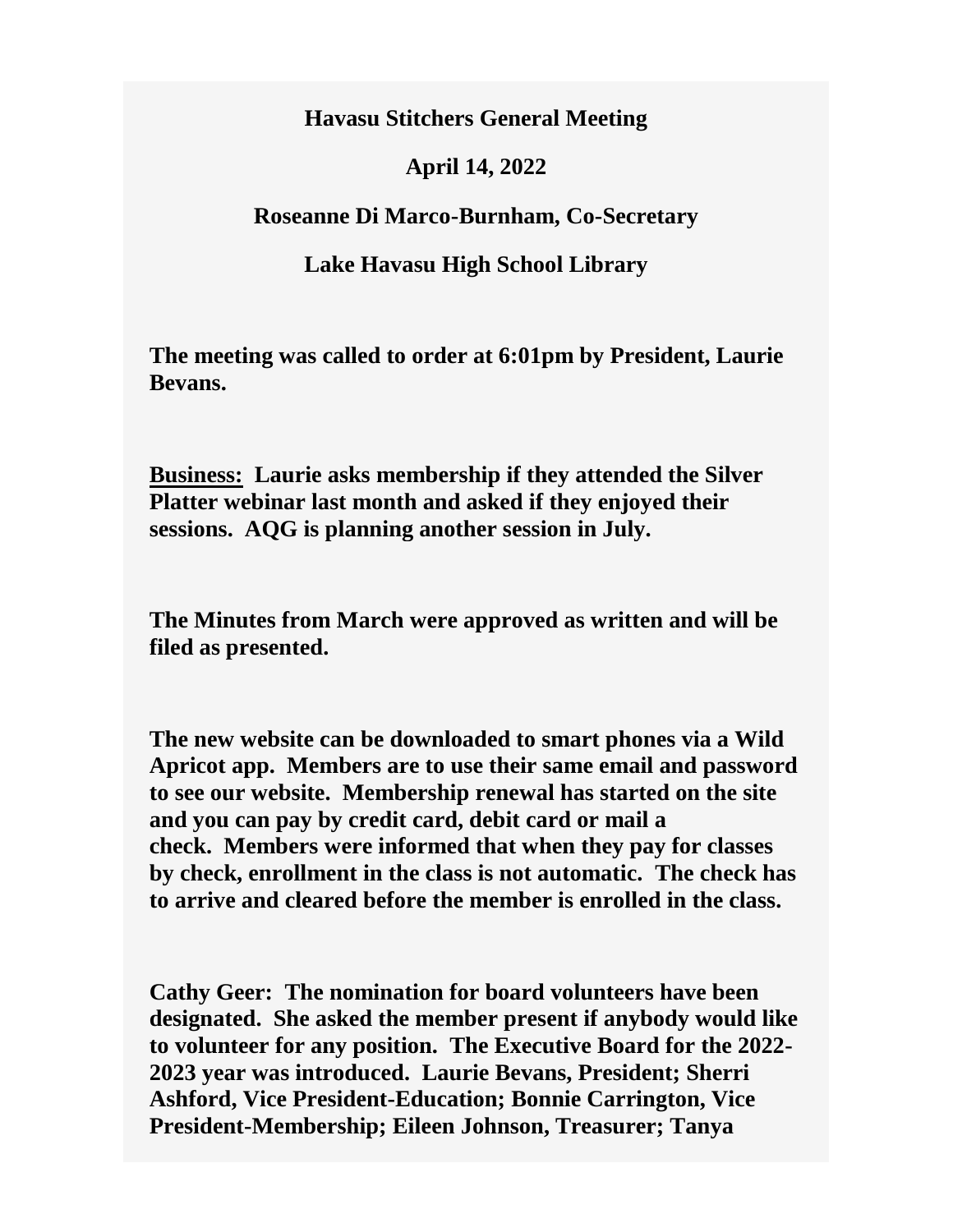**Braun/Roseanne Di Marco-Burnham, Secretary. Char Steinhoff, Community Outreach; Eunice Lafler/Zola Stuard, Hospitality; Eileen Johnson, Newsletter; Library open; Tanya Braun/Eunice Lafler, Quilt Show 2024; Jackie Mochan, Ways/Means, Anastasia Swinkles/Kelly Beman, Website are the other voting members of the new board. Non-voting members are Susan George, AQG Chatter; Diana Peterson/Mona Bolen, Aquatic Center Display Case; Judy Justus/Susan George, Balloon Fest; Melody Myers, Brown Bag; Terrie Eller, Christmas Party; Janeice Steele, Facebook; Historian open; London Bridge Days open, Sherri Ashford, National Quilt Day; Sunshine open; and Jackie Mochan, Transition House. July 1 is the beginning of the new Board.**

**Treasury Report: Eileen Johnson presented the balance of \$48,571.45 in the bank as of April 1st. Our biggest amount of income was from the classes at the Aquatic Center and we are maintaining our current expenses (storage rentals, classroom fees etc.) and have added Wild Apricot as a yearly fee.**

**Mini Trunk Show by Anne Creek: Anne displayed her fine tip color process project (all inked). She had a great collection to show us and displayed her Seahorse project for the class in July.**

**Bobby Berkquist Trunk Show: Bobby showed all her stained glass quilts, her stained glass Kimono Jackets and explained a lot of how she got into quilting by accident. She is well known for her stained glass Lion Quilt which has been published in magazines many times and awarded many times. Bobby also explained what to expect in her stained glass class the next day. Many members were able to purchase her marbled fabrics and patterns which can also be purchase on her website: [www.quilterstreasure.com](https://havasustitchers.com/EmailTracker/LinkTracker.ashx?linkAndRecipientCode=%2byZTf%2bn9sc6jbJEICZmJlBF7zYg8DGNfdfhSI6EBBpYUDB%2frKq46Jyj7BKjbFknsyvuox6sik%2fItKfImo0mlj%2fZ1kC9TlLL1NmuRTkXGVBo%3d).**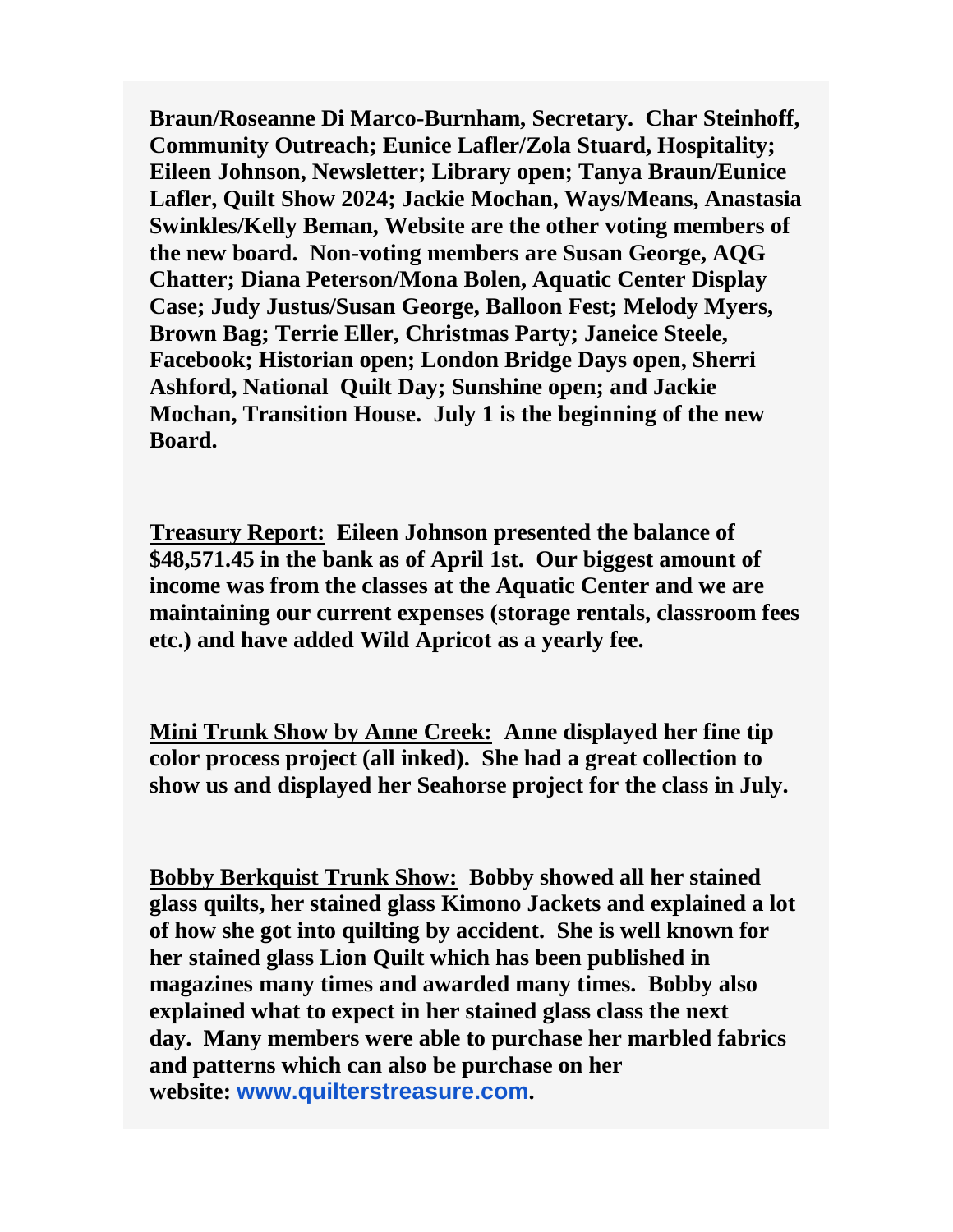**Laurie announced the Colorado River Quilt Show in Bullhead is in April and let members know it is mentioned on our website.** 

**Show and Tell: It started at 7:40 and there were many beautiful items displayed.**

**50/50: Terrie Eller won!!**

**Queen of Diamonds: Roseanne DiMarco-Burham's name was drawn but chose the wrong card.** 

**Meeting adjourned at 8:15pm**

**Next meeting is set for May 12, 2022 at 6pm at the Quality Inn & Suites.** 



**Janeice Steele has created a group within Facebook. It is called "Havasu**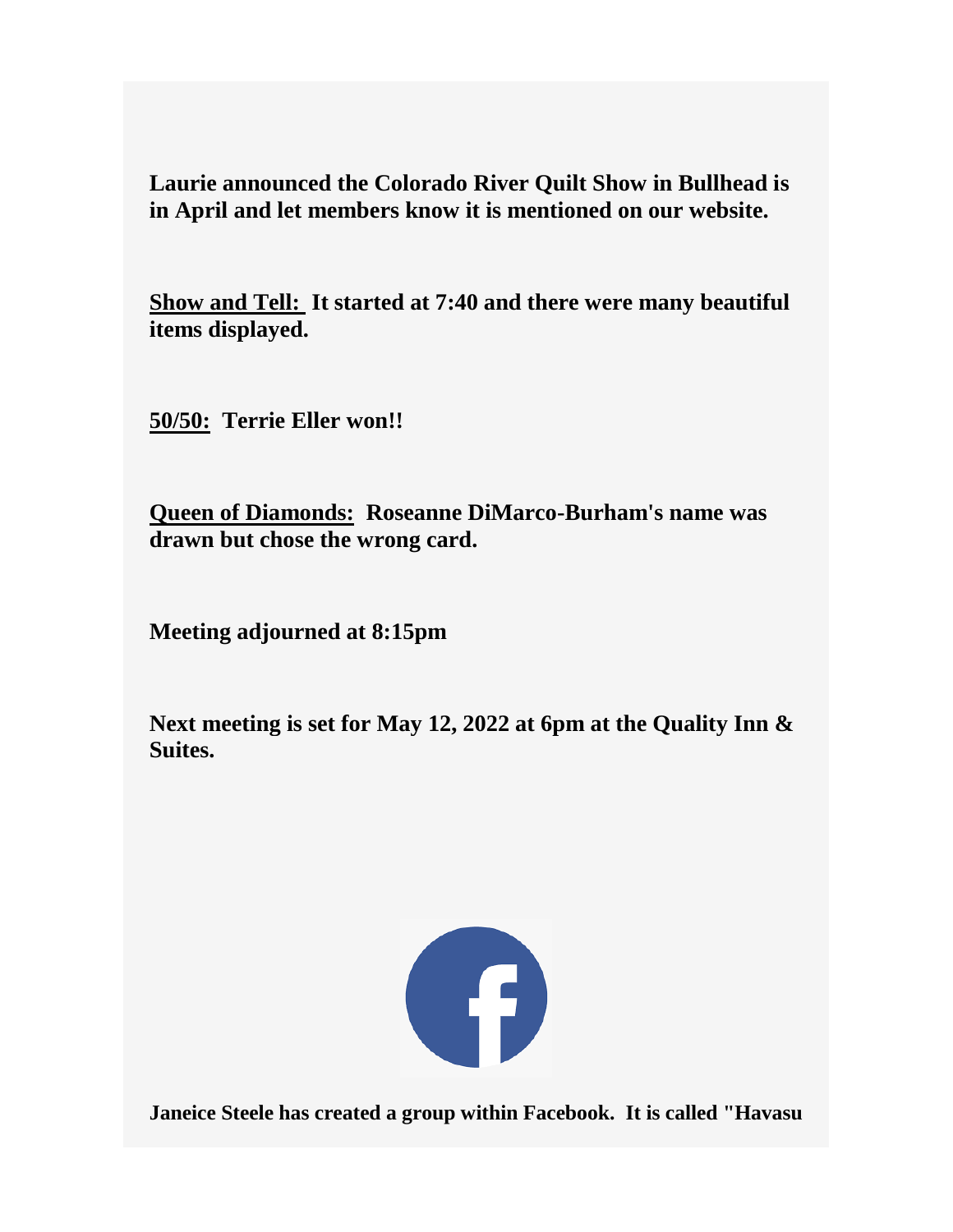**Stitchers Members Only". Janeice has some interesting topics for most days of the week so we can share our projects of all shapes and sizes. You need to have an up-to-date membership plus have a Facebook account to join the group. If you have questions, Janeice is available at the meetings to assist anyone who needs help joining our group or has any questions.**



#### **Happy Birthday to These Stitchers!**

| <b>Pat Foster</b>       | May 3         |
|-------------------------|---------------|
| <b>Melinda Sobraske</b> | May 5         |
| <b>Jone Renoe</b>       | May 7         |
| <b>Melody Myers</b>     | May 8         |
| <b>Lisa Kelly</b>       | <b>May 12</b> |
| <b>Karm Webert</b>      | <b>May 12</b> |
| <b>Pamela Hill</b>      | <b>May 16</b> |
| <b>Cynthia Smith</b>    | May 18        |
| <b>Janeice Steele</b>   | <b>May 25</b> |
| <b>Kathy Lischefske</b> | <b>May 26</b> |
| <b>Susan Sacco</b>      | <b>May 29</b> |
|                         |               |

If you want the newsletter to share an event, class or other news, please email Eileen Johnson at [huskie47@aol.com.](mailto:huskie47@aol.com) Please send the item by the **20th of each month**.

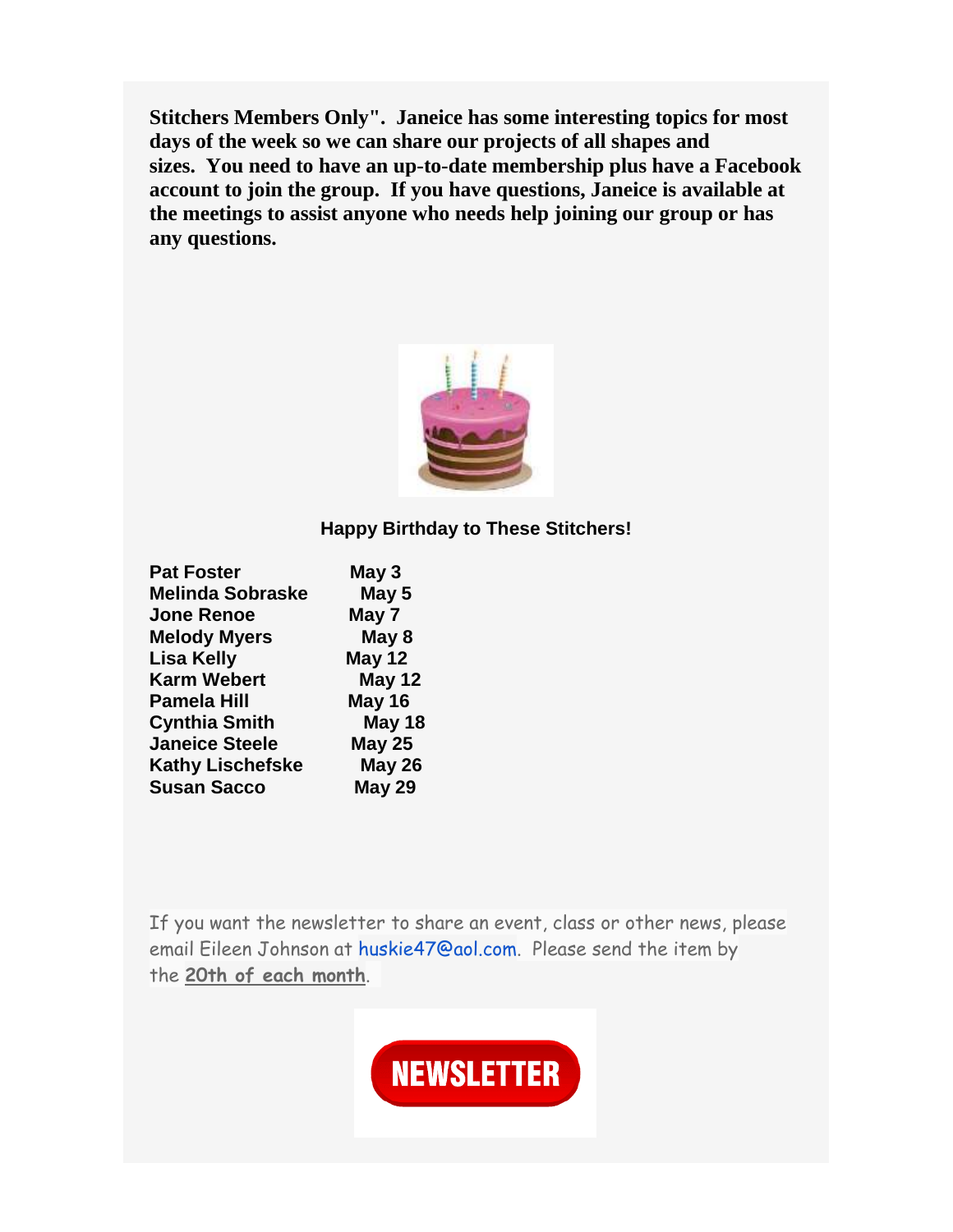### **Thanks to our member venders**



Ann Creek<br>Quili Instructio Diacorbic young com

**Trainetion** 



3785 Sarataga Awe.<br>Lake Hamara, Az 86406





**QUILTERS TREASURE** Marbled Fabrics PO Box 820 Rindge NH 03451-0820 www.QuiltersTreasure.com  $(603) 532 - 4844$ Joel & Bobbie Bergquist Joe@QuiltersTreasure.com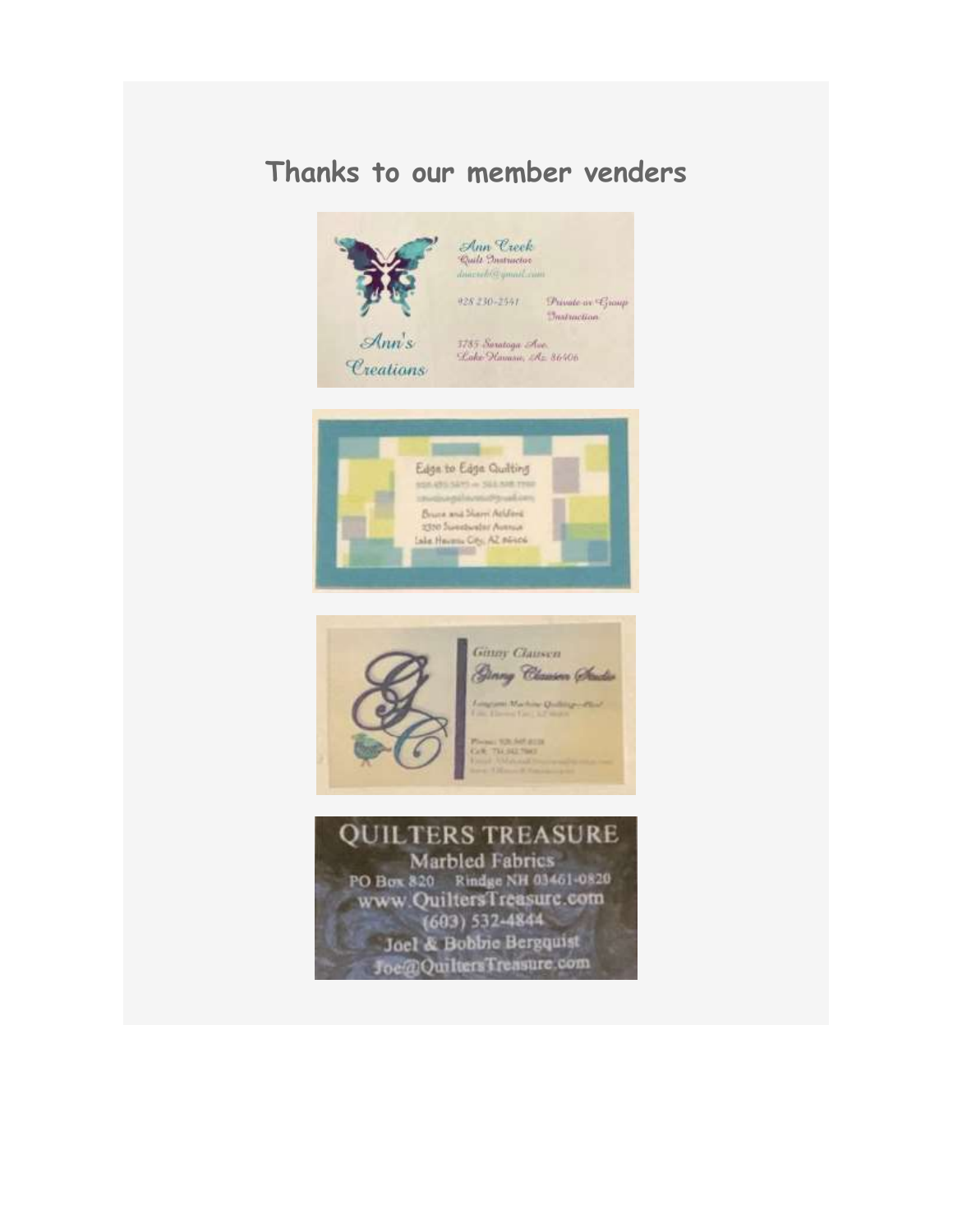



Lewis Stephan Certified Sewing Machine Technician

 $(928) 486 - 3525$ StephLHC@yahoo.com

Cleaning . Repairs